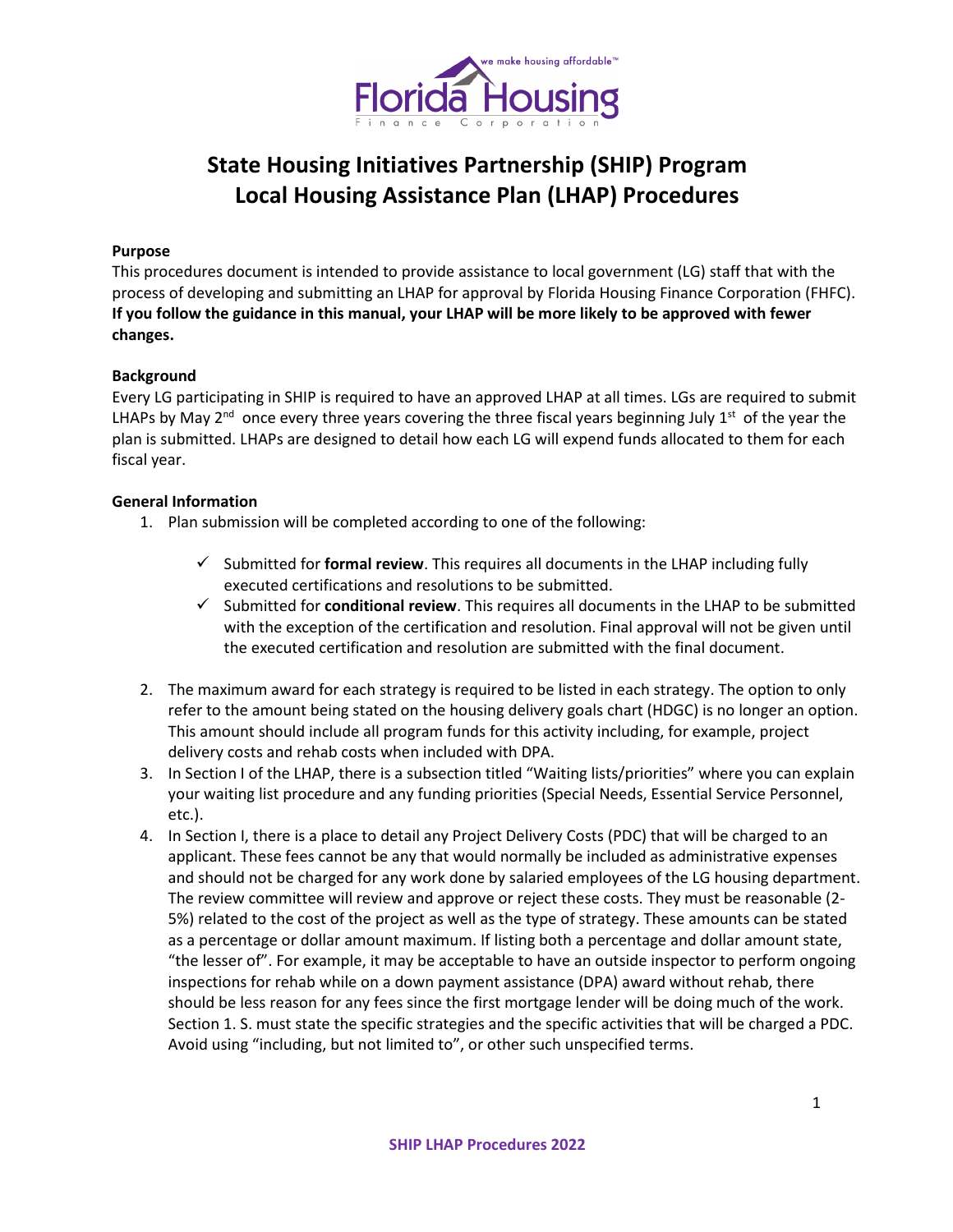

5. Under "terms" for each strategy, there are subsections where you can state the loan type, interest rate, term period, repayment terms and default terms. This has been the one area where most plans have received comments or been rejected. Make sure that terms are clear.

## **Submission of the LHAP**

All LHAPs are due by May  $2^{nd}$  of the year in which the previous LHAP is expiring. Forms and instructions for submittal of the plan are located at: [https://www.floridahousing.org/programs/special-programs/local](https://www.floridahousing.org/programs/special-programs/local-housing-assistance-plan-(lhap))[housing-assistance-plan-\(lhap\).](https://www.floridahousing.org/programs/special-programs/local-housing-assistance-plan-(lhap)) It is important that you refer to these documents each time you submit an LHAP as they are updated for each year and may contain new information. **LHAPs submitted on out-ofdate forms or in incorrect format will be rejected.** Please follow the instructions carefully when submitting the plans as this will greatly improve the timing of the review and approval process:

- 1. All Documents shall be submitted electronically to Florida Housing. No Hard copies will be accepted (please do not mail duplicates of electronic submission).
- 2. For initial submissions prior to May 2<sup>nd</sup>, please submit documents in their current file format **(word, excel)** do not submit a PDF at this point.
- 3. **DO NOT** use underline/strikethrough formatting. Include the main LHAP document and all exhibits at first submittal (do not send resolutions or certifications that are not executed).
- 4. In Subject line of Email, please list the following in order: **LG Name, LHAP 2022-2025 (add "Amendment if appropriate").**
- 5. In body of Email please state: "Please find attached the LHAP for Fiscal Years 2022-2025. This plan is being submitted for (formal, conditional) review."
- 6. Submit to [robert.dearduff@floridahousing.org.](mailto:robert.dearduff@floridahousing.org)

Once the Review Committee has reviewed your plan, you will receive a notice back from Florida Housing staff of one of the following decisions:

#### **Approved with no comments**

# **If this is the decision, you can proceed directly to:**

- Combine all final documents into one PDF document in the proper order according to instructions below under Final Submission Procedures
- Title document "<local government>2022-2025LHAPFINAL
- In Subject line of Email, please list the following in order: Local Government, LHAP2022-2025FINAL
- In body of email state "Final LHAP"
- Submit to [robert.dearduff@floridahousing.org.](mailto:robert.dearduff@floridahousing.org)

#### **Approval with Comments (including conditional approval pending submission of required documents).**

Make changes that are acceptable to the (LG) based on review committee comments, then follow the steps for submission above.

> • In the body of the email state, "Please find attached the Final approved LHAP incorporating comments" and detail any recommendations from the review committee that were not accepted and why.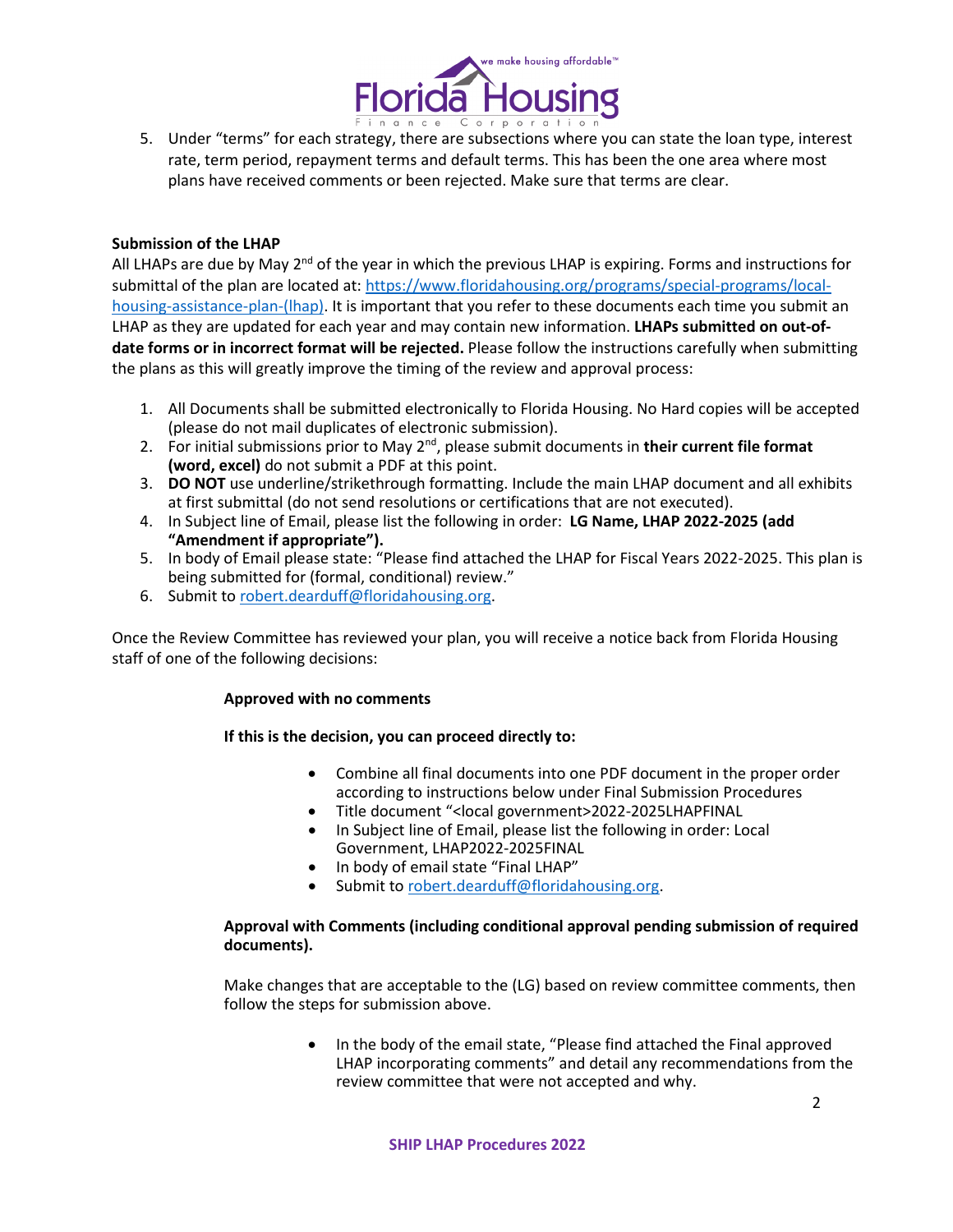

#### **Approval Withheld**

#### **If this is the decision, you can proceed directly to:**

- Follow instructions in email from Florida Housing related to providing additional information or making required changes due to not meeting statutory or program rule requirements.
- Contact (FHFC) staff to discuss issues, if necessary.
- Resubmit according to Initial Submission Procedures above.
- State in body of Email "Please find attached a revised 2022-2025 LHAP for review"

#### **Final Submission Tips**

- 1. Combine all documents into one PDF document. This can be done fairly easily if you have access to Adobe Acrobat Pro or can simply be scanned as one document. If you do not have this capability, contact [robert.dearduff@floridahousing.org.](mailto:robert.dearduff@floridahousing.org)
- 2. Do not place a cover letter or the resolution first.
- 3. All documents should be clean and have all underline/strikethrough removed incorporating all changes made in response to FHFC comments.
- 4. The certifications and resolution should be the final copy with all required signatures including witnesses or "attest" seal.

#### **Elements of the LHAP**

- 1. Section I: General information
- 2. Section II: Detail of strategies (uses of funds) that will be employed under the program
- 3. Section III: Detail of Incentive Strategies approved by the LG governing body
- 4. Section IV: Exhibits

| <b>Task/Document</b>                           | Comment                                              |
|------------------------------------------------|------------------------------------------------------|
| <b>LHAP Main Document</b>                      | Make sure that strategy names and STRATEGY           |
|                                                | <b>CODES</b> are consistent throughout the document  |
|                                                | and exhibits. You must include all required          |
|                                                | information for approval.                            |
| Exhibit A-Administrative Budget                | Submit three years estimated budget.                 |
| <b>Exhibit B-Timeline</b>                      | Submit three years anticipated timeline.             |
| <b>Exhibit C-Housing Delivery Goals Charts</b> | Submit a HDGC for each fiscal year of plan           |
|                                                | reflecting the allocation estimate based on          |
|                                                | previous year allocation. Please make sure all       |
|                                                | areas of the forms are filled out.                   |
| <b>Exhibit D-Executed Certification</b>        | Must be executed for submission (except when         |
|                                                | submitting for conditional review).                  |
| <b>Exhibit E-Executed Resolution</b>           | Must be executed to receive formal approval.         |
| Exhibit G-Ordinance (if changed)               | Only if required due to changes.                     |
| Exhibit H-Interlocal Agreement (if needed)     | Only required if an Interlocal is in place. Please   |
|                                                | refer to the rule definition for "Interlocal Entity" |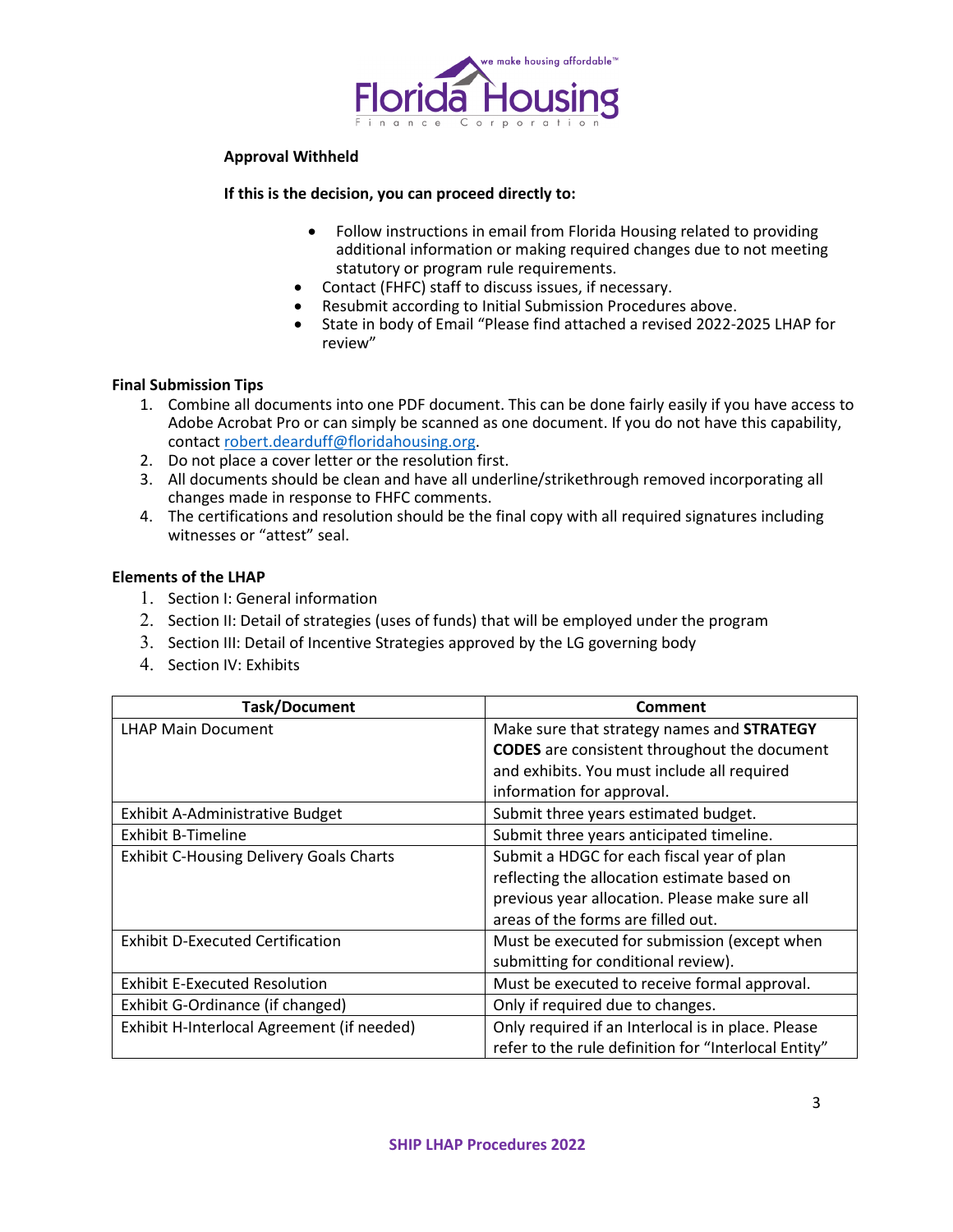

## **Developing your LHAP**

- 1. The LHAP is intended to be a *public document* and therefore should consist of plain language that is easily understood by a general audience.
- 2. The LHAP should be a straight forward approach to achieving the LGs housing goals. Strategies that are not part of the LGs goals or are not likely to be funded in any of the three years covered in the LHAP should be left out (disaster recovery is the exception).
- 3. Although the LHAP can be revised with strategies being added or deleted, it may be useful to maintain LHAP strategies and loan terms in a consistent manner from one plan to the next so:
	- a. That if you have a situation where you need to "move" files from one fiscal year (FY) to another, you do not have issues with a strategy not existing or terms/max awards not being the same.
	- b. That legal documents will not have to constantly be revised to incorporate new terms.
- 4. Avoid the "kitchen sink" method of submitting every strategy that can be conceived of and concentrate on the number (generally 3-7) that are the primary goals of the governing board and department staff based on community needs. This will keep the plan simpler and will allow for easier administration.
- 5. For each strategy, you are required to provide a summary. This should be a clear, concise description of the strategy which only describes the type of activity it is. Loan terms, applicants (income categories) that will be served, and other information have appropriate subsection areas within the LHAP template strategy section to be detailed. Please make sure you utilize each of those subsections correctly.
- 6. For each strategy, you must have information detailed for:
	- a. FYs covered. Since most plans cover a three-year period, each strategy should list those three years consistently formatted as 2022-2023, 2023-2024, 2024-2025. Do not state "all years".
	- b. Income categories served. Again, list the three defined categories very low, low and moderate. If you are not funding a specific income group for a strategy, leave that group off and make sure it is consistent with the HDGC. Do not state "all income groups" or add any other requirements in this section.
	- c. Maximum awards. Maximum awards must now be listed clearly in the text of the plan by income category as well as on the HDGC. Make sure these are consistent. The maximum award must include all funds expended on an applicant including project delivery costs
	- d. Terms of the loan. Make sure that only loan terms are in this section. It is not the area to detail applicant criteria. Please see the detailed suggestions below in the document. If the strategy is first awarding funds to a Developer, break out those terms separately as "Developer Terms" and then "Applicant Terms".
	- e. Applicant/Tenant Selection Criteria. This is for the actual applicants or tenants (renters) that apply for assistance and should include a statement about "first-qualified first-served with the following priorities" and then list what groups are given priority based on income levels, Special Needs, etc. If the funds are being awarded to a developer to provide housing, please list the developer requirements separately in the developer selection criteria section.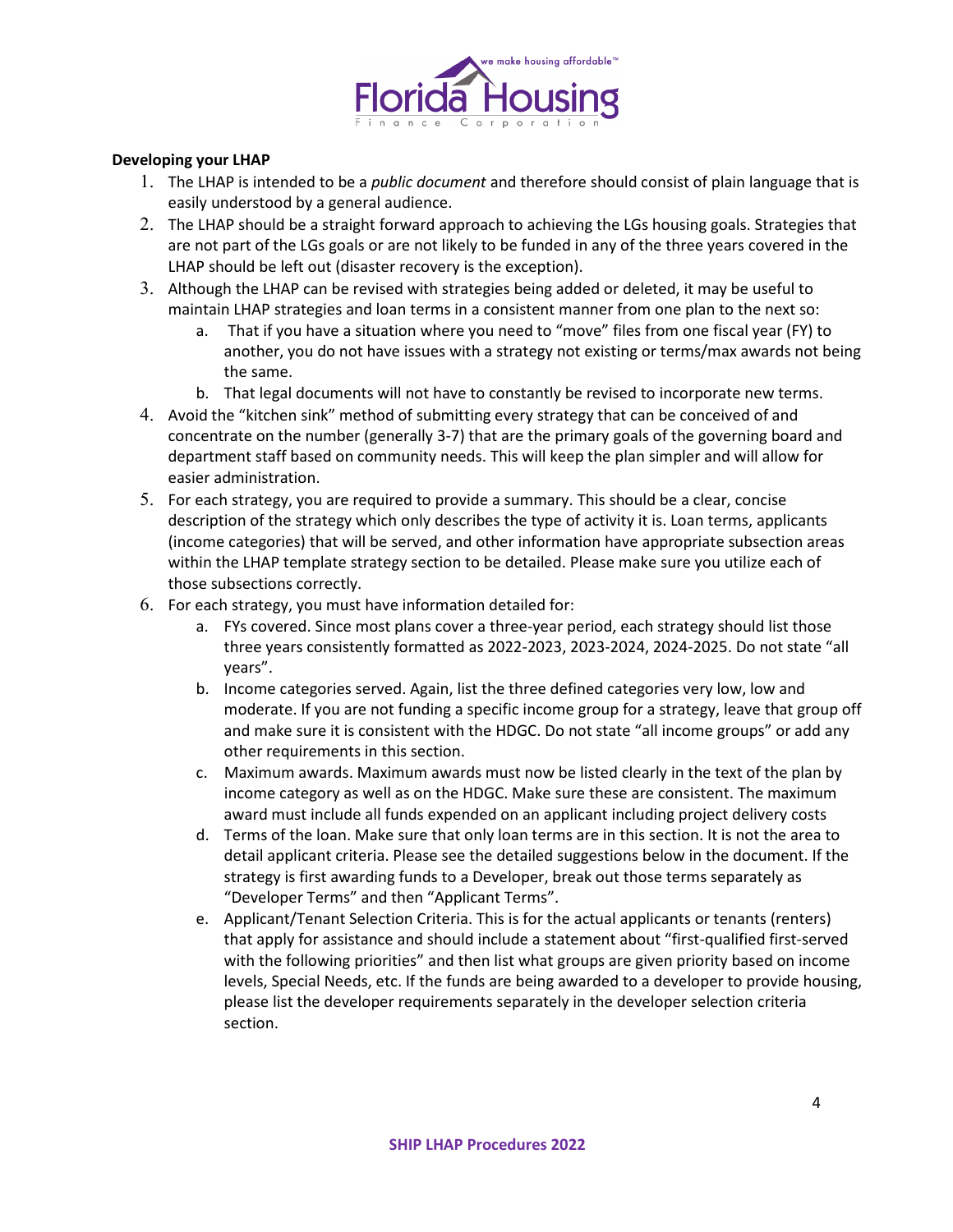

- f. Sponsor/developer selection criteria should only be used if you will be awarding funds to a sponsor/developer of housing. This should detail the process for awarding funds (an RFP, etc.). For more detail on sponsors and other outside entities, please see Exhibit A.
- g. Additional information is for information that has not been included in another section of the plan. Avoid the use of repetitive language here.

# **Language Suggestions**

We encourage every LG to consider the following standard language:

- 1. When describing the process for serving applicants, we recommend the term "*first-qualified, firstserved"* over other options that include "first-come" or "first-ready". Adding "qualified" denotes that no applicant will receive assistance until they are deemed eligible.
- 2. When describing eligible applicant groups (income categories, Special Needs, etc.), be specific as to the priority (ranking) order of applicants so that there is no confusion as to what applicants will receive first consideration. Similarly, describe your waiting list procedure in a clear manner.
- 3. When detailing the terms of the loan, consider the following suggestions/reminders:
	- a. Always state the interest rate of the loan even if it is zero. State this as *"0%"* rather than in text form or with terms such as "non-interest" bearing. For a grant, state N/A.
	- b. When referring to loan terms always state *"secured by a recorded mortgage and note"*  rather than other less clear terms such as "contractually obligated".
	- c. On purchase assistance (PA) strategies, consider the term *"subordinate"* rather than "second" or "second or third". This will be important if you choose to allow applicants to "stack/leverage" SHIP DPA with DPA from the bond program which is required to be in second position.
	- d. State whether a loan is *forgiven* (on a prorated basis annually or at the end of the stated term), amortized or *due and payable* during or at the end of the term.
	- e. When describing recapture/repayment terms, use "outstanding balance" rather than "full loan amount" or like terms when describing the amount that would be owed in cases of a repayment/recapture.
	- f. *"Grant"* is a term which means there are no payments expected (do not use grant as a generic term when describing loans). FHFC has the ability to accept grant terms for specific strategies. Typically, we will accept grant terms for: disaster/emergency, rental assistance, foreclosure prevention and accessibility/barrier removal. All other strategies should be designed as loans. Florida Housing will typically not approve a grant for an amount above \$15,000.
	- g. Always include default terms of the loan. These might include:
		- i. Sale, transfer of property
		- ii. Loss of homestead exemption status or owner-occupied status
		- iii. Death of homeowner (in which case you will want to state whether or not the loan is assumable by an income eligible heir)
		- iv. Refinance of first mortgage (in cases where cash out or bill consolidation occurs)

# **Common Errors/Suggestions**

The following is a list of common errors and suggestions we regularly comment on in reviewing LHAPs: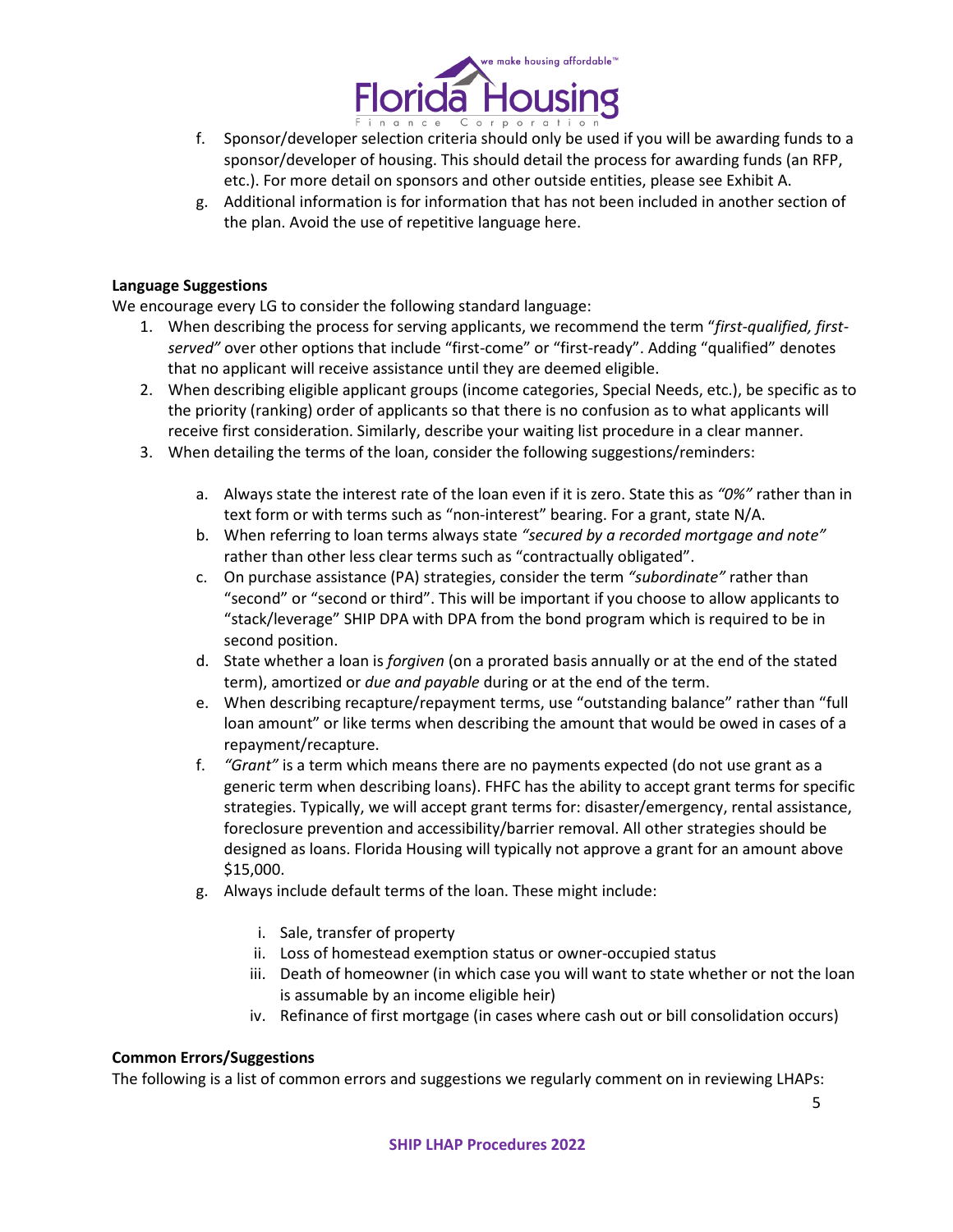

- *1.* General Comments
	- *a.* Spell check your document before submitting
	- *b.* Format text properly
	- *c.* Pay attention to outline numbering/lettering
	- *d.* Use numbering/lettering rather than bullet points
	- *e.* Make sure page numbers are not deleted on LHAP text document
	- *f.* Documents referred to in text such as policies, guidelines must be attached as an exhibit unless a brief summary is included in the text
	- *g.* Avoid too many strategies
	- *h.* Avoid language/terms that are obscure, convoluted or ones that would require an average reader to look it up
	- *i.* Be consistent from one strategy to another with the basic language
	- *j.* Drop "natural" from your disaster strategy as we have seen not all disasters are created by nature
- *2.* In Section I (K), select either Treasury limits (most common) or local HFA numbers. Do not state the actual dollar amount in the plan as this number will change from year to year and will make the LHAP incorrect. The exception would be if you have decided to set a more restrictive limit than allowed by the Treasury and will keep that in place for the life of the plan.
- *3.* Definition of *Essential Services Personnel.* While each LG has the ability to define this term for their community, there are four groups required by statute, we will likely send a comment back to you if the definition is too generic or encompasses too big of a group. Avoid using terms such as "including, but not limited to" or "other groups determined to be essential".
- *4.* Definition of *Green Building Techniques*. Again, each LG has the ability to dictate these terms. However, if there is too little information, we will ask for more detail. You may choose to either detail all green building items in Section I or provide a general description if you are detailing more in the strategy section. There needs to be a clear policy/process on how you decide when green techniques will be applied to a specific case.
- *5.* Definition of *Special Needs*. When defining or discussing Households with Special Needs, please use or refer to the definitions from statutory language provided. Avoid out-of-date terms such as handicapped. When referring to homeless, be specific to the statutory definition.
- *6.* The Special Needs set-asides can be met with a specific strategy for Special Needs or can be addressed within other strategies. If there is a priority under general strategies, state that specifically in the "Recipient Selection Criteria" section of each applicable strategy.
- *7. Project Delivery Costs (PDC)* are costs that are directly attributed to the processing of an **eligible applicant who is assisted** which do not fall under the definition of "administrative expenditures" as defined in 67-37.002 (1). These fees could include inspections, write-ups, etc. that are not performed by salaried staff. We will review and reject PDC that are not well defined or contain items that are considered administrative expenditures. These fees should be reasonable (2-5%) and included as part of the award/lien on the property.
- *8.* If you have a *priority funding order* (special needs, lower income, target areas), make sure these are stated clearly in any strategy that they apply to. It may be best to provide an actual numbered list rather than trying to summarize in a paragraph or two. Consider a format such as:
	- *a.* Priority will be given to:
		- *i.* Very-low with Special Needs
		- *ii.* Very Low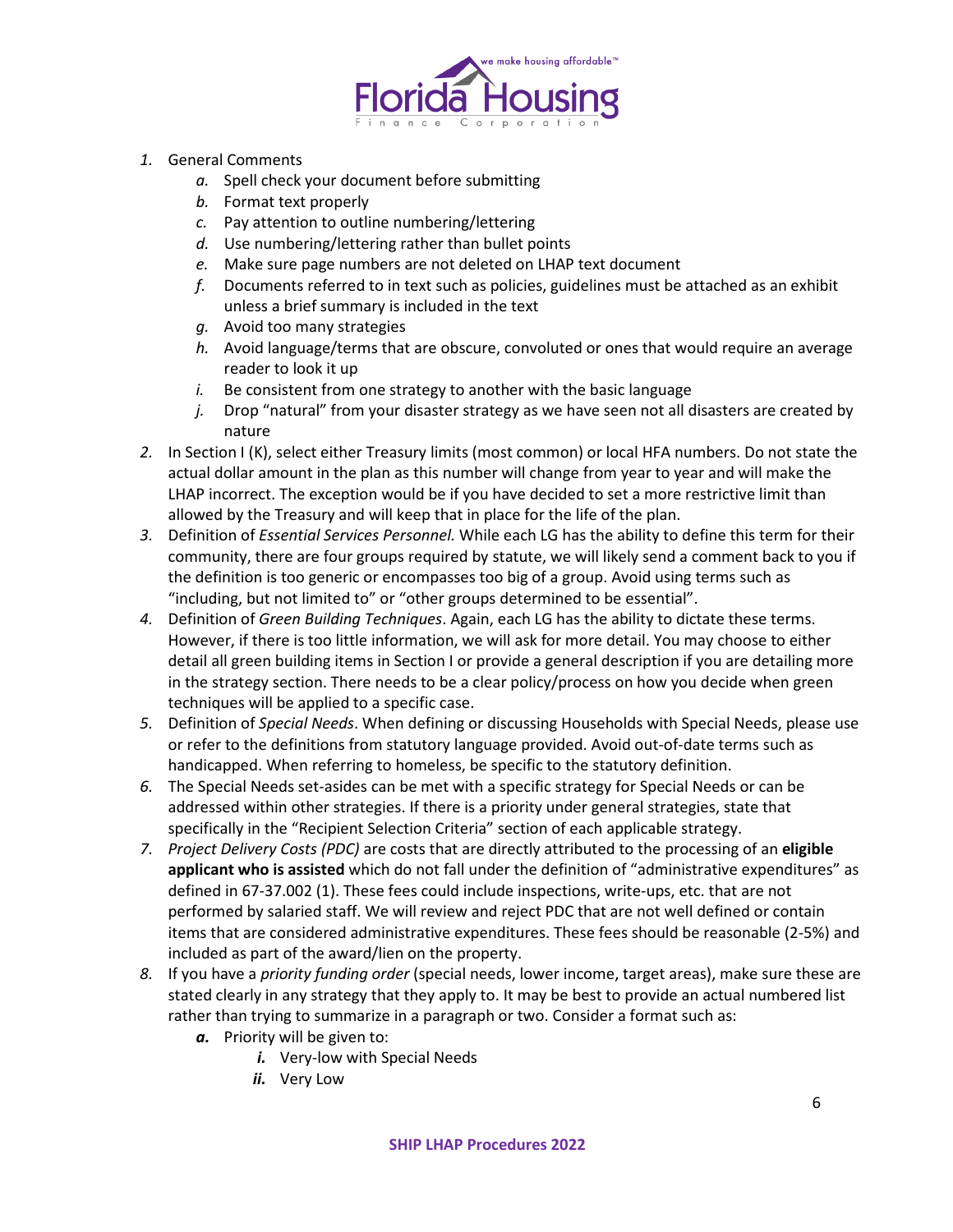

- *iii.* Low with Special Needs
- *9.* Clearly state how your *wait list* is established and processed. This will be important if you have an applicant challenge who has been selected.
- *10.* Strategies must be self-contained and not dependent on language contained in other strategies. Do not include information with cross-references.
- *11.* When describing homeownership counseling, state who will provide the training (HUD approved agency), whether it is required in order to be assisted and, if so, the required number of hours for training.
- 12. Avoid confusing the terms "Sponsor" and Sub-Recipient". An "Eligible Sponsor" as defined in statute refers to an entity that applies for funding from the program. This could be a Developer of rental housing or a Habitat for Humanity, for example. A "Sub-Recipient" as defined in rule is a person or entity that is contracted to administer a portion of the program. Make sure you use these terms to properly describe the relationship. It could be possible for an entity to fall under both categories. If that occurs, please describe the responsibilities of each of those relationships. If you are awarding work to contractors, such as for rehab, these contractors do not fall under Sponsor or Sub-recipient and do not need to be detailed in this section.

# **Specific Strategy Recommendations**

*Purchase Assistance (PA)*

**I**n addition to the general comments in previous sections, please:

- 1. Determine if your PA is going to allow for Rehab (code 1) or not (code 2). If you decide on both, you may have two separate strategies or combine them into one. In either case, make sure that the terms under which rehab is allowed and the type of rehab allowed are clearly spelled out. Keep in mind that PA with Rehab is easier to count towards your construction set-aside.
- 2. When defining *first time homebuyers,* use a standard definition (such as HUD) that is generally accepted in the lending industry.
- 3. You do not need to include underwriting terms if you are relying on the first mortgage lender to determine an applicant's ability to secure a mortgage.

# *Rehabilitation (Rehab)*

Items to consider in a rehab strategy:

- 1. Maximum amount of award and what will occur if the estimate/bids are over that amount. Will the applicant be eligible, rejected or moved to another strategy?
- 2. What items will be allowed? Will it be limited to life safety and health issues, code violations or broader? Be clear about what will be included.
- 3. Will manufactured homes as defined in rule be eligible and if so, will there be a different set of eligible repairs?
- 4. If you require homeowner's insurance, is there an exception for very low income, Special Needs, etc.

#### *Demolition/Reconstruction*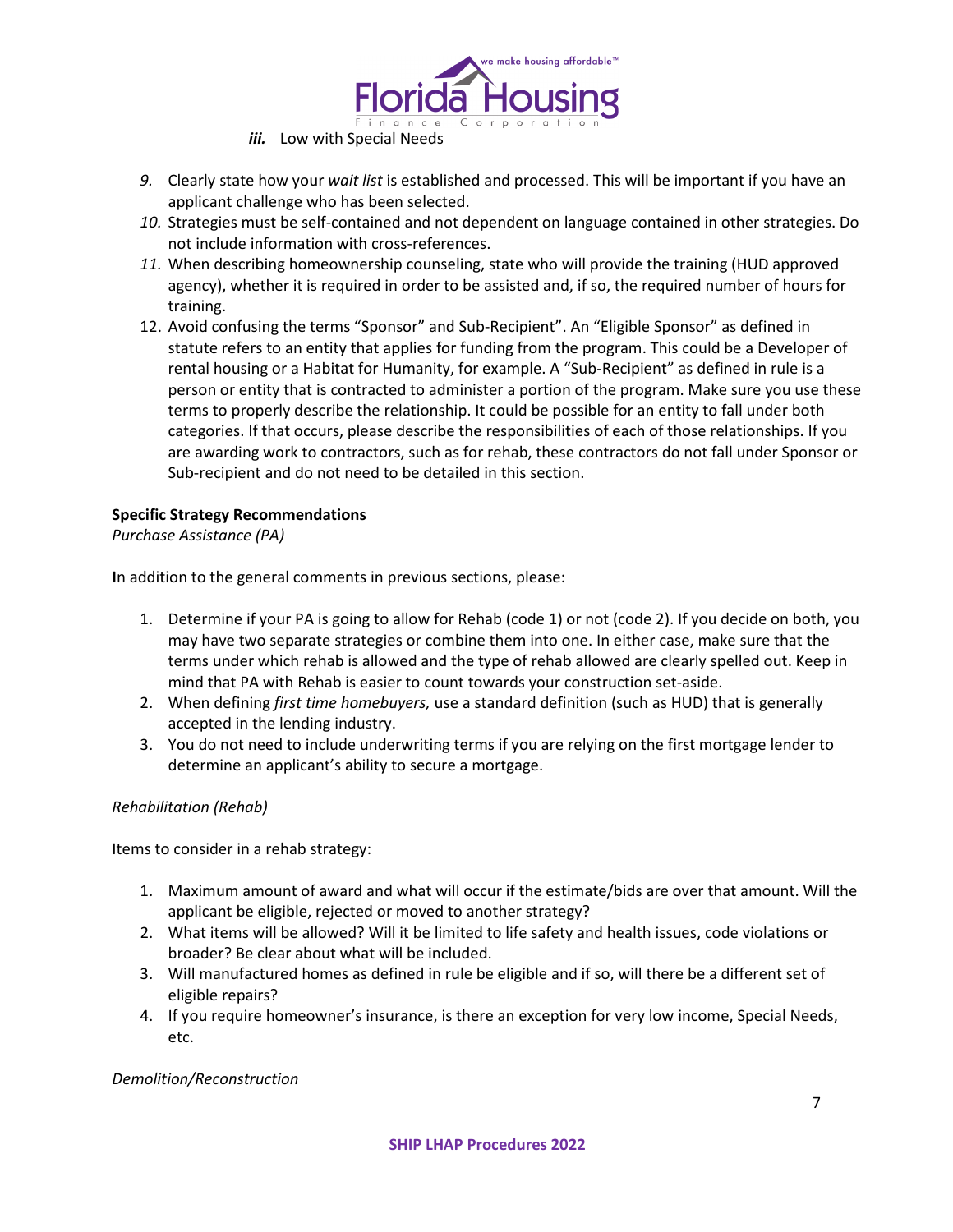

- *1.* When you have a demo/ reconstruction strategy, you need to state clearly what the criteria for the unit being eligible will be.
	- *a.* Will the determination to demolish a home be based on a dollar amount of the estimate cost to repair or lowest bid or Will it be based on a percentage of rehab needed (such as the house being more than 50% needing repaired)?
	- *b.* Who will determine this (rehab inspector, staff, CBO)?
	- *c.* Will you assist someone with an outstanding first mortgage (with a limit)?
	- *d.* Will you pay relocation costs?

#### *Disaster*

- 1. Disasters must be declared by the President or Governor. Locally declared disasters are not eligible for funding under the SHIP program statute. You could still assist applicants you determined were affected by a non-declared event, but you would need to do that under another strategy and follow all program guidelines.
- 2. The disaster strategy is the one where being general is acceptable since there is no way to know what type of event or the magnitude will occur.
- 3. Some costs under the disaster strategy are difficult to secure and therefore should be granted. Those include temporary relocation, debris removal, etc. Make sure you are clear which items are granted and which are to be secured by a mortgage and note, if any.
- 4. Consider if you will require homeowners' insurance to be in place and if there are any exceptions.

#### *Developer Strategies for Homeownership*

When designing a strategy in which the initial award is made to a Developer of *Homeownership* units:

- 1. In the Loan Terms section, make sure to state the terms of the loan to the developer with all default repayment terms and then separately state the terms of the loan to the eligible applicant. This should look like:
- e. Terms to the Developer:
	- 1. Repayment loan/deferred loan/grant: Grant
	- 2. Interest Rate: N/A
	- 3. Years in loan term: N/A
	- 4. Forgiveness: N/A
	- 5. Repayment: N/A
	- 6. Default: N/A
- e. Terms to the Homebuyer (or Applicant):
	- 1. Repayment loan/deferred loan/grant: Grant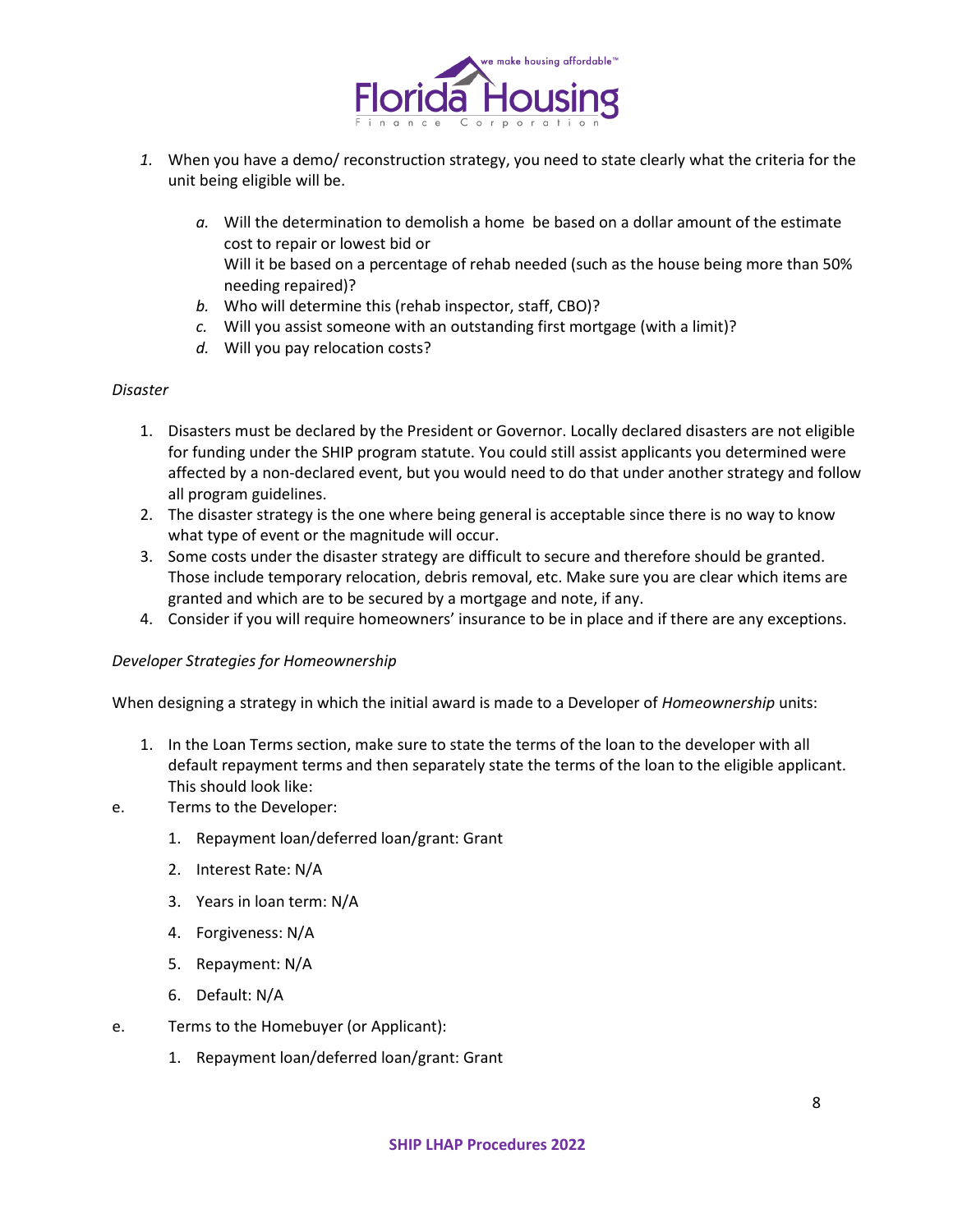

- 2. Interest Rate: N/A
- 3. Years in loan term: N/A
- 4. Forgiveness: N/A
- 5. Repayment: N/A
- 6. Default: N/A
- 2. In the strategy summary, be clear that this is a strategy awarding funds to developers that will then be passed along to an applicant as Purchase Assistance, etc. Explain how the funds pass through to the applicant (such as through DPA). Be clear in describing this process.
- 3. Avoid a strategy that relies on land banking which is not an eligible use.
- 4. In the Sponsor Selection Criteria, describe how developers qualify for the award. If an RFP process is used, state the general qualifications (experience, financial, etc.). If you refer to an LG procurement policy, please provide the specific reference in the strategy and attach a copy as an exhibit.

# *Developer strategies for Rental units*

- 1. When referring to programs/funding from FHFC, state it simply as FHFC funding or FHFC programs. Avoid using specific program names unless you are limiting to just one, such as Low-Income Housing Tax Credits (LIHTC).
- 2. SHIP statute requires that all rental projects are monitored annually for fifteen years regardless of the number of units involved. When pairing this with other programs, the monitoring of those other programs can be used to satisfy the SHIP compliance requirement.
- 3. When stating the term of the award, avoid constricting your ability to work with the developer. Instead of stating an actual number of years for the term, you may state a minimum or refer to the term of the "most restrictive funding source". You want to allow yourself the leeway to work with the developments that best suit your local community's needs.

# *Incentive Strategies*

- 1. In contrast to the LHAP strategies on which SHIP funds are expended, incentive strategies reduce regulatory barriers to developing affordable housing in the community. They eliminate or modify local requirements, policies, or fees in order to provide builders and contractors an incentive to focus on affordable housing development. At a minimum, LGs are required to implement the two incentive strategies included in the LHAP Template: Expedited Permitting and Ongoing Review Process.
- 2. Additional incentives strategies may be added to the LHAP. They may start as recommendations from the Affordable Housing Advisory Committee (AHAC).
- 3. Every three years, the jurisdiction's AHAC must review the housing incentive strategies in the Local Housing Assistance Plan, with the exception of jurisdictions receiving less than the minimum allocation of \$350,000.
- 4. The AHAC is due the same year as the LHAP (May  $2<sup>nd</sup>$ ) is due.